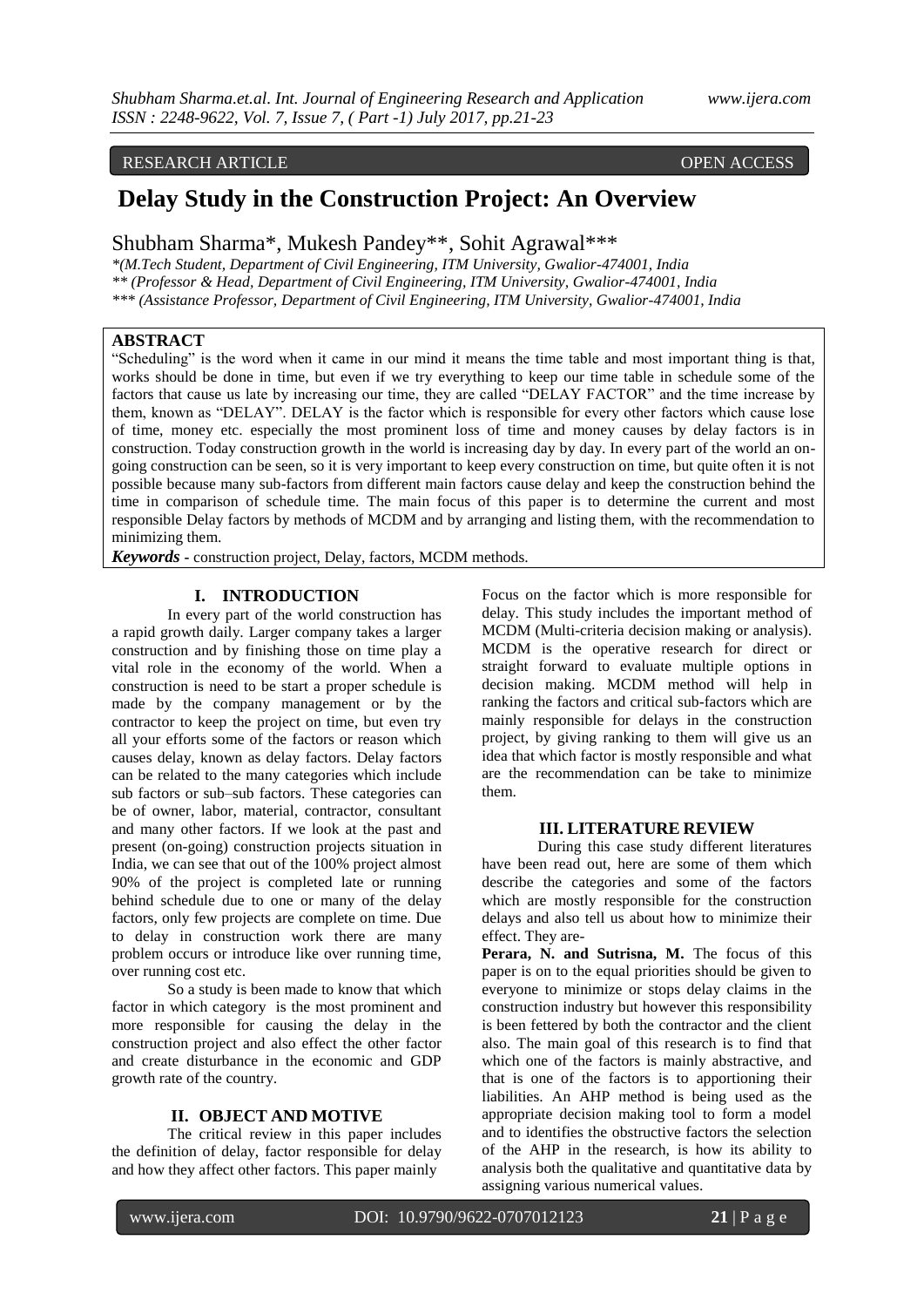**Mohammad Mufazzal Hossen, Sunkoo Kang Jonghyun Kim**, This study carries the construction schedule delay in international project. A Questionnaire was conducted on the AHP analysis hierarchy process. The case study conclude 4 main factor is  $1<sup>st</sup>$  level and 12 sub and 32 sub-sub factors in  $2<sup>nd</sup>$  and  $3<sup>rd</sup>$  level in that determines the top most 5 sub-sub factors and how to minimize the effect of that. With the steps taking out in this study the researches of this project is rarely face and delay risk. An AHP method is used to deal with both qualitative and quantitative the main.

Ghada Taha<sup>1</sup>, Mohammed Badawy<sup>2</sup>, Omar EL-**Nawawy³,** The aim is to find the main construction delays in projects. The ten groups of 63 factors include in this. Survey is conducted after making a questionnaire. Top most important factor comes out in this study. These are the delay in advance installments by owner, poor site supervision by the contractor, absence of qualified labor, trouble in financing ventures by the contractor and last however not the slightest insufficient arranging and planning of Ventures by the contractor. A model is developing to fine the importance of each factor and the user will give a proper attention to them to reduce project delays.

**Shabbab Al Hammadi, M**. **Sadique Nawab,** as one thing which pays attention to all, is that construction play a major role in economy of country especially in the developed country. The time or duration takes place by construction shows the success of the project. This paper states that a survey was conducted by making questionnaire between project managers. Consultant and engineers is to get their response. The owner role, financing problem, contractor related, and material related, Design documents have been mentioned as the main delay problem. This review also suggested that the time and cost over-run delay survey also done in past and the 7 delay factors, Which have strongly comes out, they are slowness, lack of constraint, incompetence, design, market, estimate financially, govt. and worker. Current research and research done in post compares so these 7 delay factor come our very strongly.

**Prof: Siddesh K Pai and Mr. J. Raj Bharath,** as the difficulty and complexity of the present construction project, delays become one of the factors which create many problems like cost overrun and many others. Many methods have been used by the research to find out the main delay factor. A 300 crores project become 1600 crores by the delay factor and it was none of them Mumbai (Bandra-Warli sea link).

Delays create that much problem. So a survey was conducted with in different construction companies in India to find out the factor course main delay. 73 causes of delay were found in that survey. There are 20 contractors, 1 consultant and 1 owner was included in that survey. To reduce the delay the initial step to find the root of delay and the step to be taken to reduce or stop that delay.

# **IV. REVIEW STATES SOME OF THE MAIN DELAY CATEGORIES WHICH INCLUDE THEIR CO-FACTOR OR SUB-FACTORS THEY ARE:-**

# **4.1 Owner Related**

Owner or client is the one who can be mainly responsible because almost 50-60% of decision on work should be made by him. The factors which can cause delay are slow decision, delay in payment, suspension of work, interference. These factors can create problem. They should be control in order to run the work smoothly.

#### **4.2 Consultant Related**

The person appointed for advice in the decision making also create problem some time by some of the factors like his poor experience. Delay improving design, poor advice, delay in inspection the mistake done by him lead a very healthy delay in construction.

#### **4.3 Contractor related**

The main focus is on construction schedule which should be kept on time by everyone specially the responsibility of the contractor. Contractor is one due to its poor quality of decision making like difficulty in allocation of work, the rework due to errors, an improper planning/scheduling may extend the project period. His thinking of understanding the project as financially should also good otherwise a very high dispute can happen between the client and contractor.

#### **4.4 Labor Related**

Labor has one of the main responsibilities to keep construction on schedule. To handle the labor is not an easy task. With the problem create by labor can easily delay our construction, also increase your cost of the project, some of the factor which have come out in review is like their lack of qualified labor, poor experience of work, their health, and labor productivity. One of the main factor are their conflicts, it can be between labors or with the contractor. So this factor should be take care at starting of the project to run the work efficiently.